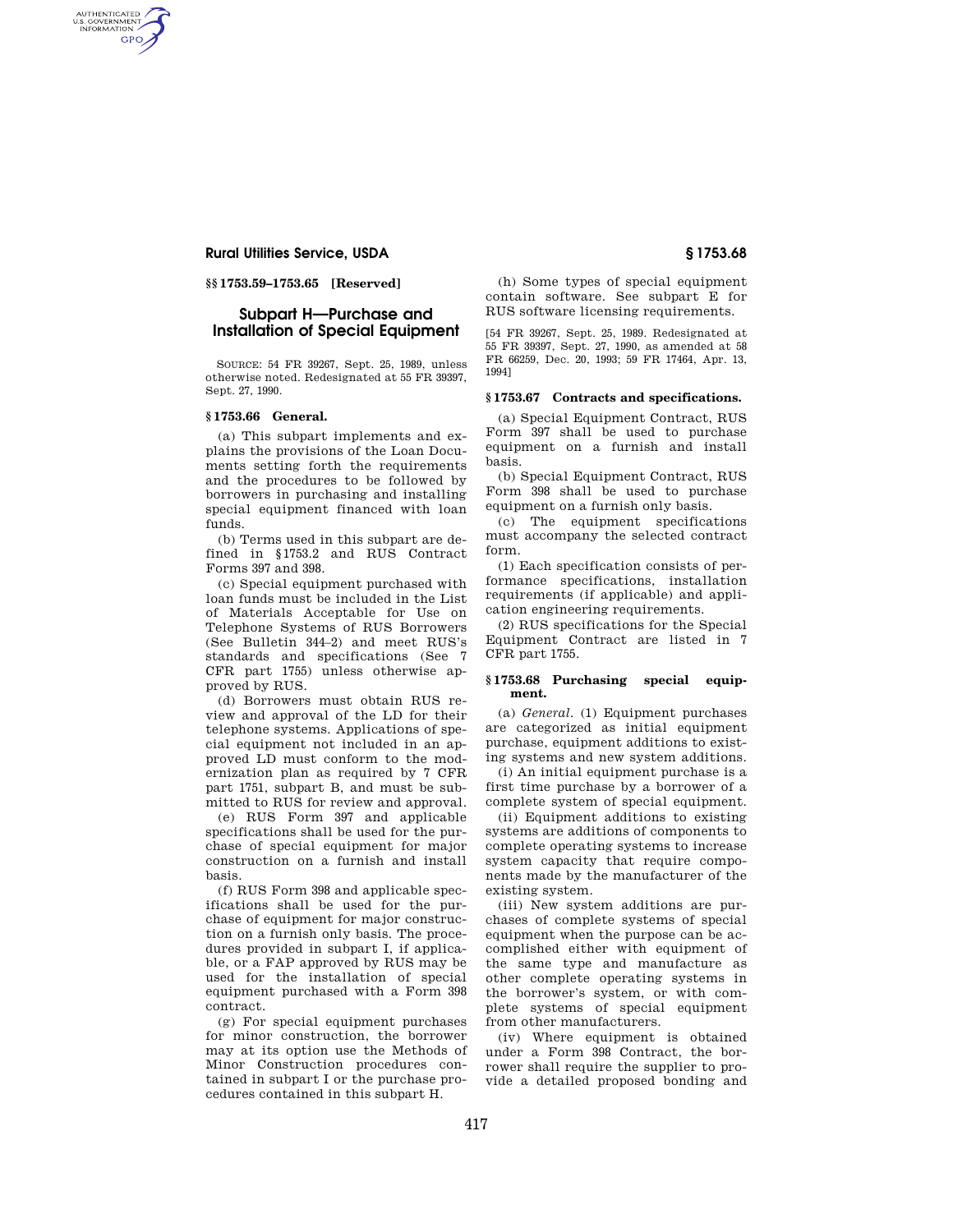grounding plan and detailed installation information. The installation information is to enable acceptance testing by the borrower upon completion of the installation.

(2) For initial equipment purchases that qualify as major construction, the borrower shall obtain proposals from at least three suppliers of equipment of different manufacturers.

(3) For equipment additions to increase the capacity of existing systems, the borrower may negotiate for equipment of a specific type and manufacture. RUS approval to negotiate in this instance is not required if these additions were specifically described in the LD approved by RUS

(4) For new system additions, the borrower may request RUS approval to negotiate for additional equipment for the purpose of standardization on a system basis, provided RUS approved the procurement method used for the initial equipment purchase. RUS approval to negotiate must be obtained before release of the P&S to the seller.

(5) RUS will not approve negotiation with a seller of non-domestic equipment for the purpose of standardization, because such a purchase does not meet the ''Buy American'' provision.

(6) RUS recommends, but does not require, that borrowers include installation by the seller for initial installations of special equipment that qualify as major construction.

(7) Special equipment may be installed by the borrower if it has qualified personnel and test equipment available to install the equipment and make the required acceptance tests, and written approval is given by RUS.

(8) Installations, whether by the borrower or the seller, must meet the installation requirements of Form 397 specifications. A copy of the acceptance tests results must be attached to the closeout documents or work order summary.

(9) Detailed considerations and guidelines for the preparation of the specifications for the various applications of special equipment can be found in RUS Telecommunications Engineering and Construction Manuals.

(10) The borrower must obtain authorization from the Federal Communications Commission (FCC) to con-

**§ 1753.68 7 CFR Ch. XVII (1–1–10 Edition)** 

struct and operate radio transmitting equipment. Evidence of FCC authorization is required for RUS contract approval. Where required, the borrower must obtain approval of state regulatory bodies regarding tariffs and related matters.

(b) *Procurement procedures*—(1) *General.* The following are the procurement procedure steps required for the purchase of special equipment by borrowers.

(2) *Initial equipment purchase.* (i) The borrower prepares P&S and, for projects estimated to exceed \$500,000 or 25% of the loan, whichever is less, sends two copies to GFR for approval.

(ii) For projects estimated to exceed \$500,000 or 25% of the loan, whichever is less, RUS will either approve P&S in writing or notify the borrower of the reasons for withholding approval.

(iii) For projects estimated to cost less than \$500,000 or 25% of the loan, whichever is less, the borrower may proceed with procurement upon completion of the P&S.

(iv) If the borrower has employed full competitive bidding in the selection, a contract may be executed with the successful bidder and the borrower may proceed to paragraph  $(b)(2)(vi)$  of this section.

(v) If the borrower did not follow a fully competitive bidding process as described in §1753.8, the selection, along with a summary of all proposals and an engineer's recommendation, shall be sent to RUS. RUS shall approve the proposal selection in writing or notify the borrower of any reason for withholding approval.

(vi) The borrower sends three executed contracts including specifications to RUS for approval.

(vii) After RUS approval of the contract, one copy will be returned to the borrower and one copy will be sent to the seller.

(3) *Equipment additions to existing systems.* Purchase procedures for equipment additions to existing systems are the same as for initial system purchase except that the borrower may negotiate for equipment of a specific type and manufacture instead of obtaining proposals from three or more sellers.

(4) *New system additions.* (i) The borrower prepares the P&S and, if the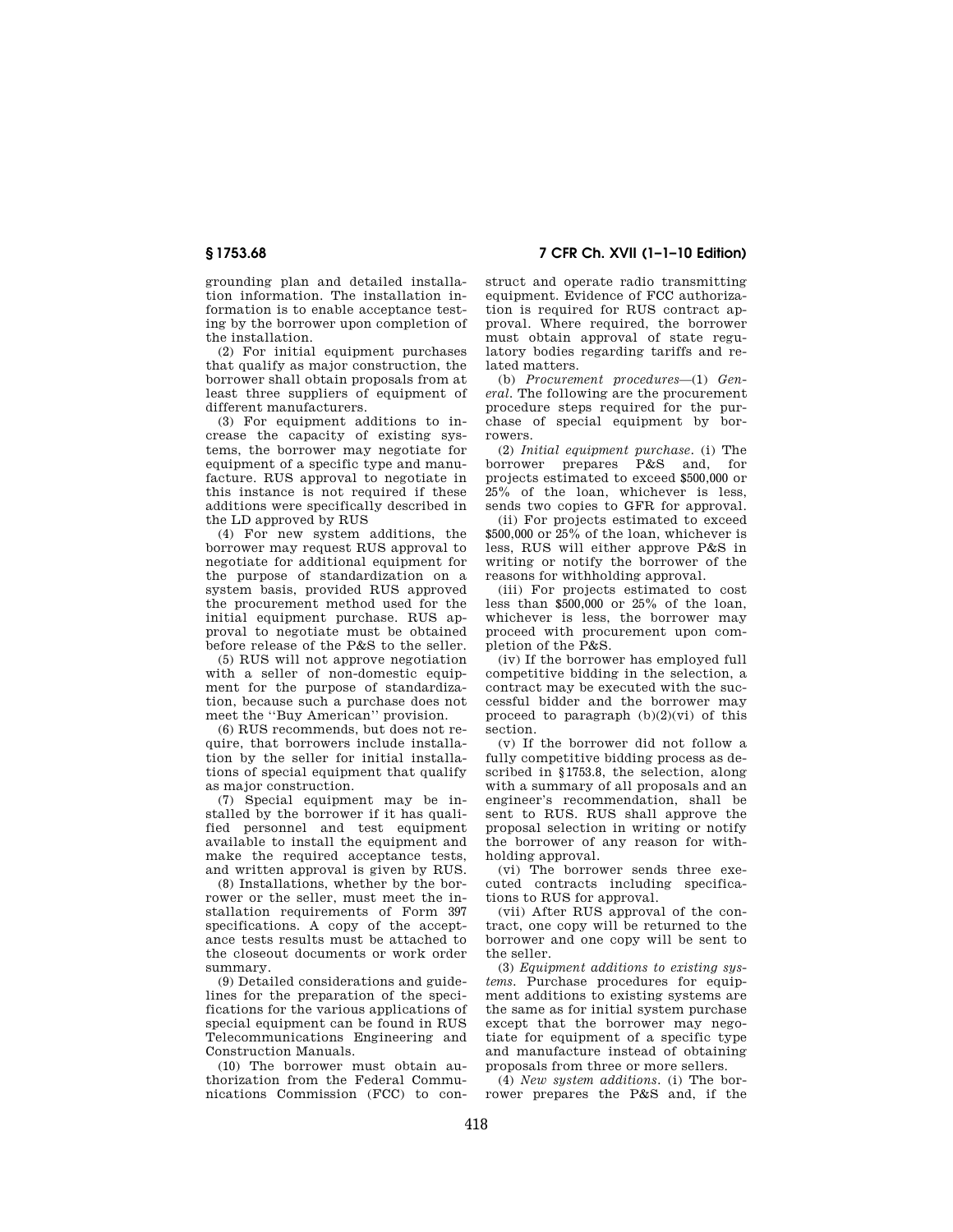## **Rural Utilities Service, USDA § 1753.68**

project is estimated to exceed \$500,000 or 25% of the loan, whichever is less, sends two copies to the GFR for approval. The borrower may request RUS approval to negotiate for the purpose of standardization on a system basis prior to preparing the P&S.

(ii) RUS notifies the borrower in writing as to whether the borrower may negotiate for specific equipment. If P&S were required to be submitted to RUS under paragraph  $(b)(4)(i)$  of this section, RUS notifies the borrower in writing of P&S approval (or notifies the borrower of the reasons for withholding approval).

(iii) The remainder of the purchase procedure for new system additions is the same as for initial equipment purchase.

(c) *Contract amendments.* (1) The general requirements for contract amendments are set forth in §1753.11.

(2) The borrower shall prepare any required amendments to the special equipment contract, arrange for the execution by all parties, and submit these amendments to RUS in accordance with §1753.11(d). RUS Form 238, Construction or Equipment Contract Amendment, shall be used for this purpose.

(d) *Closeout procedures*—(1) *Acceptance tests for Form 397.* (i) Immediately upon completion of the installation and alignment of the equipment, the borrower shall arrange with the contractor's installer and the GFR for acceptance tests.

(ii) The borrower shall obtain from the contractor, in writing, the results of all inspections and tests made by the contractor as required in the specifications. The borrower will analyze the test results and determine whether the performance of the equipment meets the contract specifications.

(2) *Acceptance tests for Form 398.* (i) Upon completion of the installation and alignment of the equipment (under this contract the installation alignment will be by other than the seller) the borrower shall perform all the inspections and tests outlined in the specifications.

(3) *Closeout documents.* When the acceptance tests have been completed and all deficiencies have been corrected, the borrower:

(i) Assembles and distributes the documents listed in the following table that are required for the closeout of the special equipment contract. The documents listed for RUS shall be retained by the borrower for inspection by RUS for at least two years from the date of the engineer's contract closeout certification.

| DOCUMENTS REQUIRED TO CLOSE OUT SPECIAL EQUIPMENT CONTRACTS |  |  |  |  |  |  |  |
|-------------------------------------------------------------|--|--|--|--|--|--|--|
| [RUS Forms 397 and 398]                                     |  |  |  |  |  |  |  |

| RUS Form No. | Description                                                                                                                 | No. of copies prepared by |                |            |          | Distribution |            |
|--------------|-----------------------------------------------------------------------------------------------------------------------------|---------------------------|----------------|------------|----------|--------------|------------|
|              |                                                                                                                             | Form 397                  | Form 398       | Contractor | Engineer | Borrower     | Contractor |
| 238          | Construction or<br>Equipment Con-<br>tract Amendment<br>(if not previously<br>submitted, send<br>to RUS for ap-<br>proval). | .                         | (3)            | .          | (3)      | (to RUS)     | (to RUS)   |
| 396          | Certificate of Com-<br>pletion-Special<br>Equipment Con-<br>tract (Including In-<br>stallation).                            |                           | $\overline{2}$ | .          |          |              | 1          |
| 396a         | Certificate of Com-<br>pletion-Special<br>Equipment Con-<br>tract (Not Includ-<br>ing Installation).                        |                           |                |            | 2        |              | 1          |
| 744          | Certificate of Con-<br>tractor and In-<br>demnity Agree-<br>ment.                                                           |                           |                |            |          |              |            |
| 213          | Certificate (Buy<br>American).                                                                                              |                           |                |            |          |              |            |